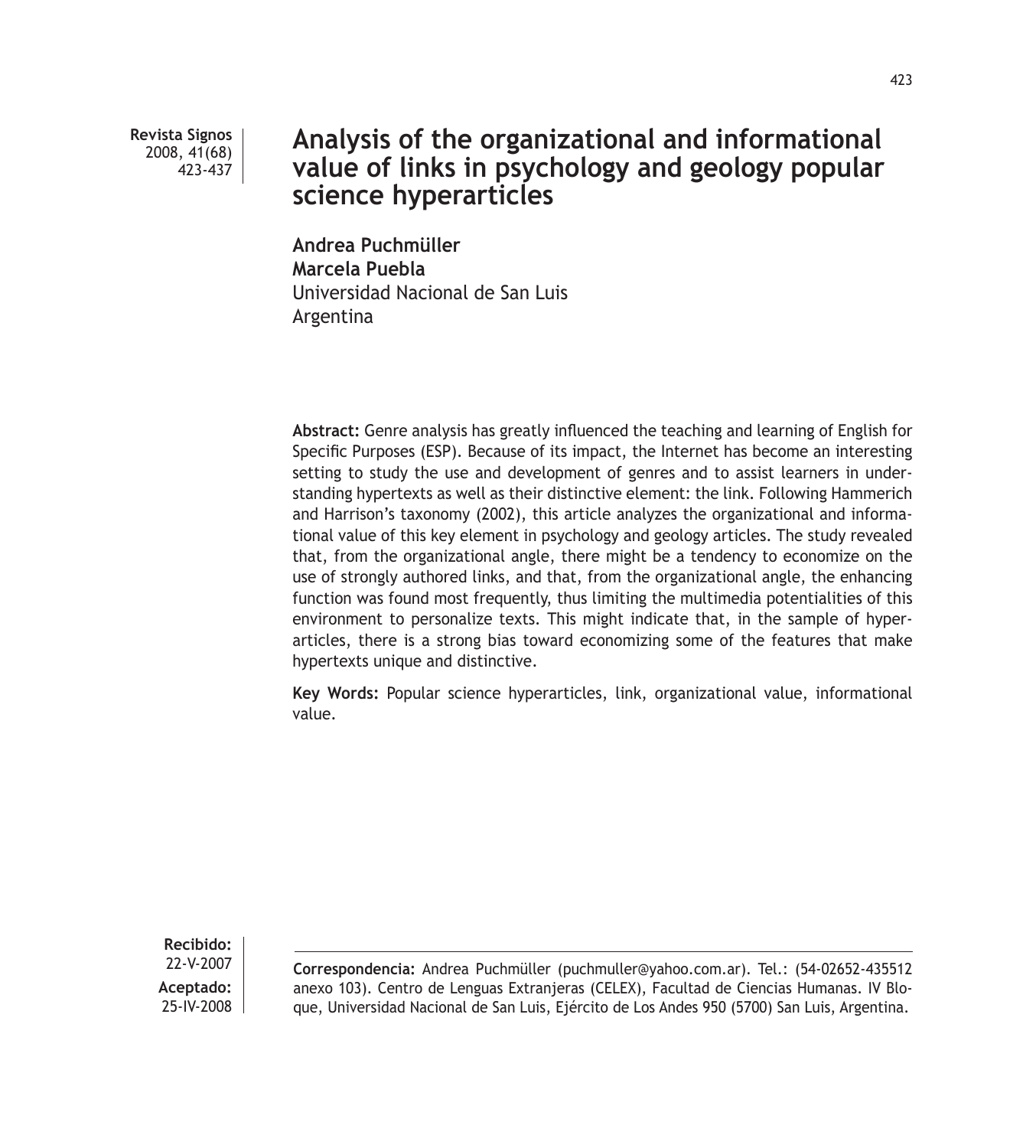## **Análisis del valor organizativo e informativo de los links en hiperartículos de divulgación científica en el campo de la Psicología y la Geología**

**Resumen:** El análisis del género ha influenciado significativamente la enseñanza y el aprendizaje del Inglés para Propósitos Específicos (I.P.P.E.). En la actualidad, dado el impacto de la internet, la web se ha convertido en un espacio interesante en el cual estudiar el uso y desarrollo de los géneros para ayudar a los estudiantes a conocer el hipertexto y su elemento característico: el link. El propósito de este trabajo es analizar el valor organizativo e informativo de este elemento clave en hiperartículos en el área de la Psicología y Geología a partir de la taxonomía propuesta por Hammerich y Harrison (2002). El estudio reveló que, desde el punto de vista organizativo, habría una tendencia a economizar el uso de links 'especialmente creados' y, desde el punto de vista informativo la función más encontrada fue la de 'ampliación de la información', limitando así las potencialidades multimediales de este medio para personalizar hipertextos. Esto indicaría una fuerte tendencia en los hipertextos de Psicología y Geología de la muestra a economizar algunas de las características que hacen a los hipertextos únicos y distintivos.

**Palabras Clave:** Hiperartículo de divulgación científica, link, valor organizativo, valor informativo.

## **INTRODUCTION**

Genre analysis has become one of the major influences on the current practices in the teaching and learning of languages, in general, and in the teaching and learning of ESP, in particular (Bhatia, 2005).

"ESP… is a linguistic approach applying theories of functional grammar and discourse and concentrating on the lexical-grammatical and rhetorical realization of the communicative purposes embodied in a genre… with an additional interest in organizational patterns at the discourse level" (Johns, 2002: 91).

Genre knowledge can assist learners in developing an understanding of texts that can serve them throughout their academic and professional lives. Nowadays,

"the web has become a particularly interesting setting in which to study the use and development of genres and genre repertoires… because there are many communities meeting on the Web, bringing experiences with different genres and using it for many different purposes" (Crowston & Williams, 1998:2-3).

Therefore, many studies concerning this new computational environment have focused mainly on the genres and their similarities and differences with the genres in traditional environments.

These investigations have brought about the study of the distinctive element of the hypertext, namely, the link. Lewis et al. (1999) explored the history of links and drew a distinction between navigation and retrieval in information handling. Hammerich and Harrison (2002) studied the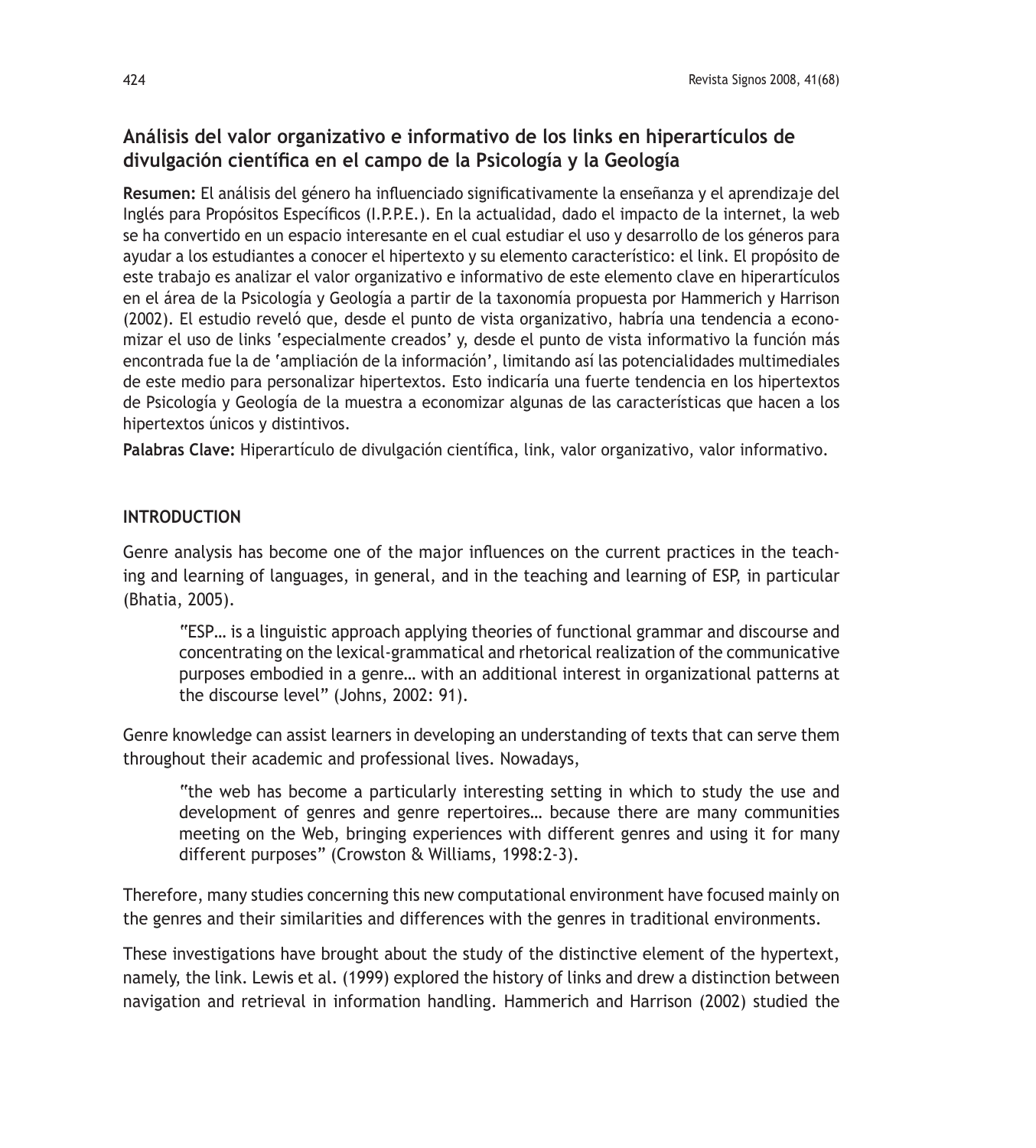nature of the semantic relationships and rhetorical principles underlying link development and proposed a classification of link types from business websites for researchers and Web production teams. However, to the best of our knowledge, no study has been carried out concerning the characteristics of links in popular science hyperarticles.

The main purpose of the present work is to analyze the organizational and informational value of what we consider the key element that makes a hypertext different from other texts: the link in psychology and geology hyperarticles. This paper follows the Introduction-Method-Results-Discussion structure described by Swales (1990) and within the Introduction it presents a theoretical background to provided a context for the research.

#### **1. Theoretical background**

#### **1. 1. Digital Genres**

The growing digitalization of communication and the dominance of the Internet in the 90's has extended the field of genre study to digital genres. Crowston and Williams (1998) were among the first to see the importance of the study of genres for analyzing communication on the Internet because of easy access, freedom of structuring and interaction between many communities. They studied randomly selected 1000 web pages and based their distinction on purpose. They identified forty eight different genres and categorized them as: 1. familiar or reproduced genres; that is, existing genres such as a book or an academic article, that have been moved intact to the web; 2. adapted or new, but accepted genres which were described as those which had undergone certain changes to introduce the links and, since repeatedly used, have become accepted as, for example, the journal article; 3. new or novel genres described as those that have emerged as a distinct genre like FAQs or homepages and; 4. unclassifiable, category in which those genres that were in the process of adaptation to the web (variants of an accepted genre, but with some features missing) were included.

Yates and Orlikowski (in Breure, 2001:7) also

"(…) applied the notion of genre to organizational communication… and studied, among others, the evolution from the formal business letter to electronic mail. They analyzed the genre repertoire in the e-mail of a team of computer language designers, paying attention to the function of memos, language proposals, dialogs and ballots. In accordance with modern genre theory, these authors see genres as socially recognized types of communicative actions, and identify them by their purpose and by their common characteristics of form".

They suggest that "…communications in a new media show both reproduction or adaptation of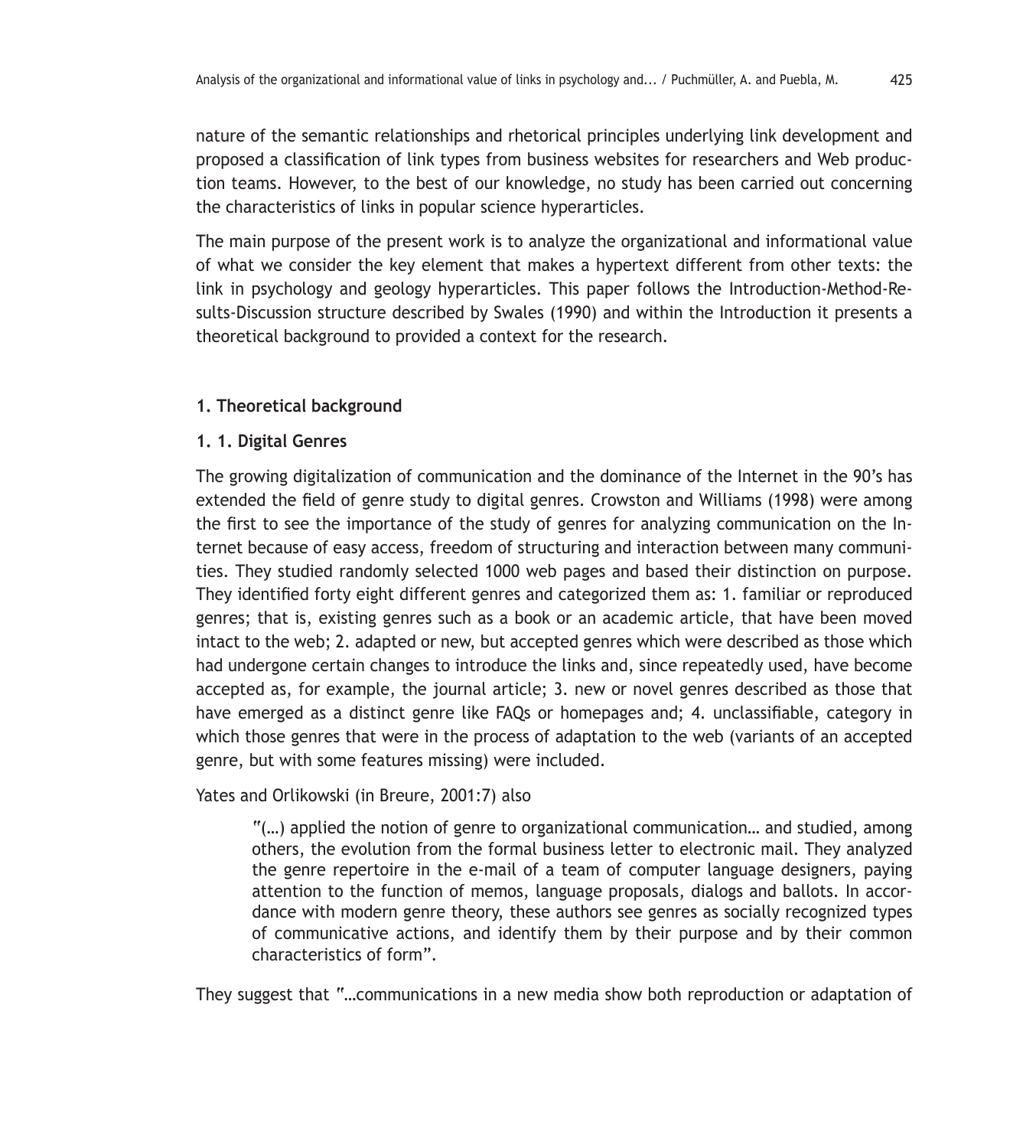existing communicative genres as well as the emergence of new ones" (in Crowston & Williams, 1998:1).

The term 'cybergenre', coined by Shepherd and Watters (1998, in Breure, 2001), denote digital genres. These authors classify them into two categories:

- Extant subgenres: based on genres existing in other media which have migrated to a computer environment and are faithfully replicated without fully exploiting the capabilities of the new medium. Examples of these are: newspapers, dictionaries, biographies and research articles.
- Novel genres: wholly dependent on the new medium and could not exist in another one. Examples of these are: hyperfiction, home pages or virtual games.

In addition, Yates and Sumner (1997, in Breure, 2001) point that the notion of genres provides a certain degree of stability and fixity since the combination of content and form gives a familiar reference to users. According to this categorization, popular science hyperarticles, the genre under study in this paper, falls into the category of extant subgenres.

## **1.2. Popular science articles**

Science popularization is an activity which has grown considerably with the expansion of popular magazines, newspapers and the World Wide Web. Popularization means recontextualizing scientific knowledge to convey it to wider audiences (Calsamiglia, 2003). Loffler-Laurian (1983, in Gallardo, 1998) propose a division of popular science articles based on the communication system, the characteristics of the writer and the reader, and the nature of the message media. This categorization includes:

- a. Specialist popular science articles: issued in popularization magazines restricted to specialists, being the reader and the writer specialists.
- b. Semi-popular science articles: released in magazines that cover different topics and written by professional specialists but directed to non-specialist graduates who know about the subject matter.
- c. Popular science articles: published in special newspaper and magazine supplements that are easily accessed at low cost. They are written by a science professional journalist who aims at reaching a lay audience.

All in all, it could be said that the popularization of science includes texts about science that are addressed to non-specialists or the general public who want to know about the major scientific breakthroughs, their applications, utility and consequences of their use in people's lives (Myers,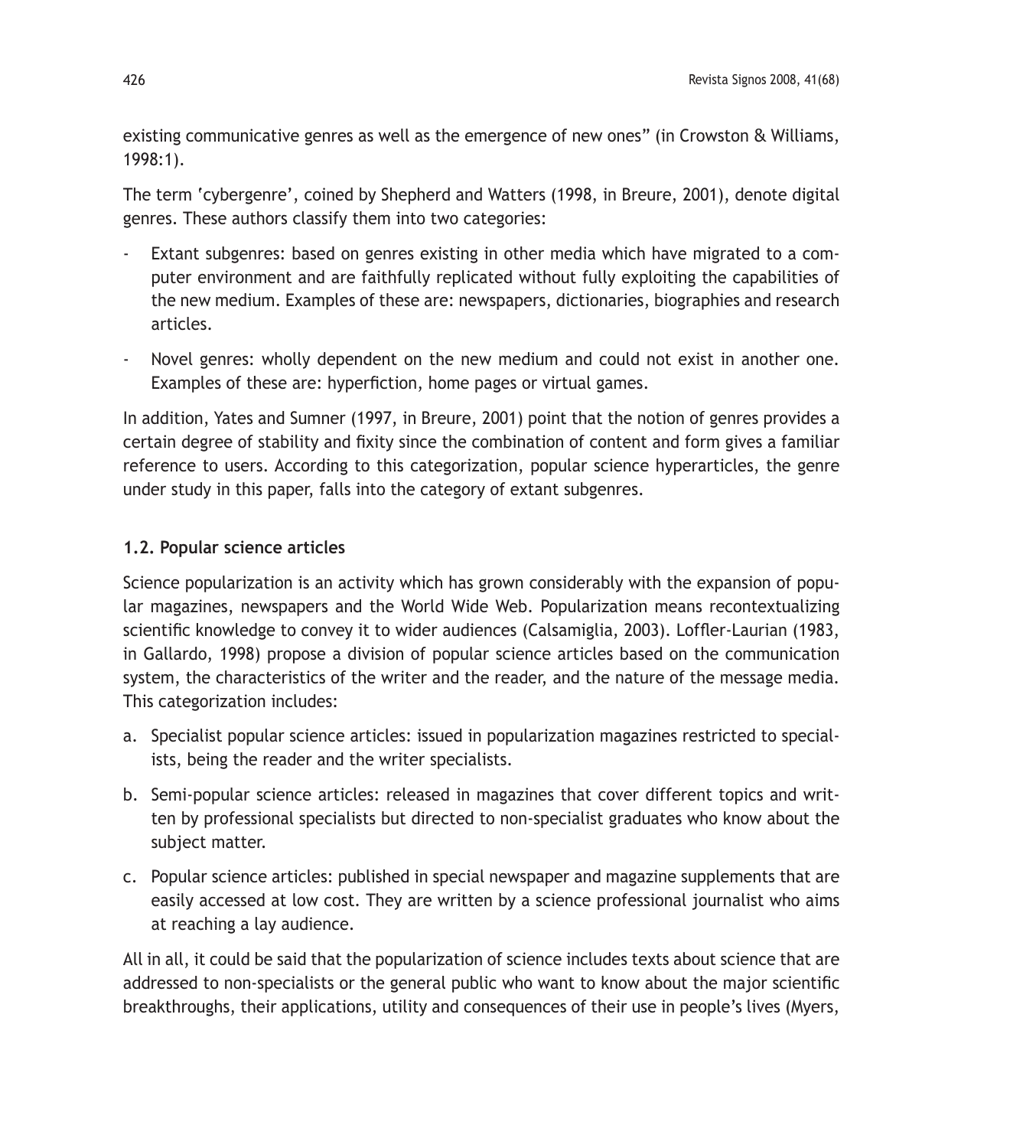2003). Therefore, popularization has helped to reduce the gap between the scientific world and the world of ordinary everyday experience, which used to be evident in the differences between scientific discourses and its everyday counterpart (Calsamiglia, 2003).

#### **1.3. Hypertext**

Hypertext is an old and a new concept. It is old in the sense that this technological change merely foregrounds aspects of texts which have always been present. In a book, for example, foot notes or cites perform the same function as the hypertext link by directing the reader to other documents. Intertextual features like quotations are another example that reveals the impulse to go beyond strict unity, sequence and closure creating thus a cognitive hypertext because the relations established depend on the readers' schemata or prior knowledge. It is new in as much as it designates a technological revolution in textual media and describes text chunks that are connected by links which offer the reader different pathways. The user may then browse through the sections of the texts and jump from one text section to another according to his/her interests (Foltz, 1996). Thus, this new technology has facilitated, made more transparent and turned into something physical the link, which has always been a feature of the process of reading.

## **1.4. Links**

Hyperlinks are the elements that define web-based texts and allow multiple texts to be connected. These connections make the web a different medium of communication by relating a text to another text, a text to a song, a text to a graphic, establishing "…a relationship that is semantic by nature and rhetorical by purpose" (Harrison, 2006:9). In the 1980s, links were designed and created by the author of the hypertext and were permanently fixed to the documents they referred to. However, links have evolved in a variety of ways and achieved their popularity on the Internet. In some systems links are held in link databases separately from the document to which they refer (Lewis, 1999). The evolution of the links brought about a vast classification of hyperlinks according to different and varied criteria. For instance, Lewis et al. (1999) classify them according to the hypermedia system design as static, i.e., point-to-point connections that are fixed and embedded in a hypertext and dynamic, i.e., built into link databases and separate from the documents to which they refer.

Based on the same criterion, Hammerich and Harrison (2002) differentiates between explicit links, i.e., obvious to the user, or implicit links, i.e., built in as part of the structure of the hypertext design model. However, she points out that the underlying basic feature of all systems is the difference between strongly authored links –manually made– and weakly authored links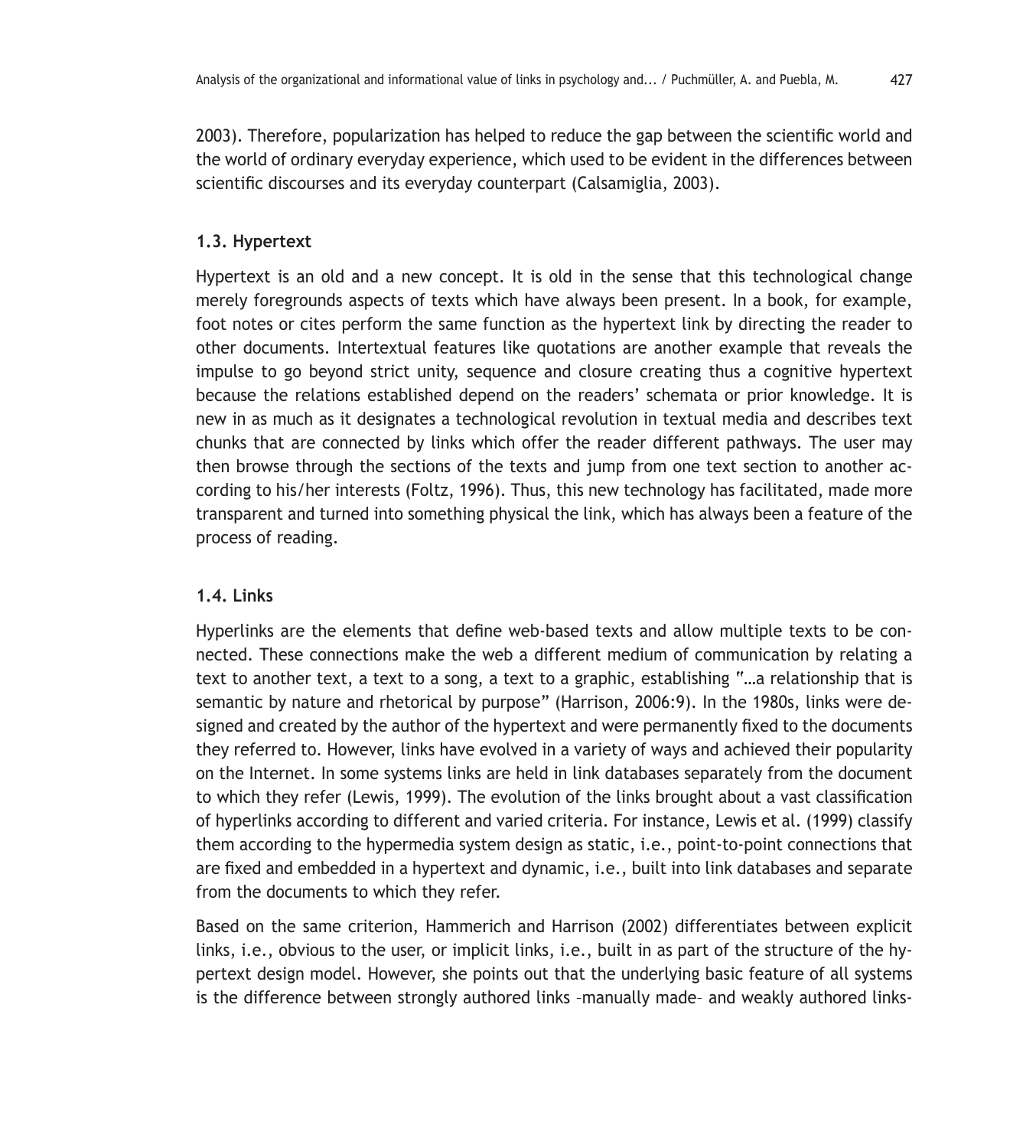built through computational models. To put it in other words, this means that in the processes of developing web sites professional writers may decide to design a link exclusively written for his/her particular hypertext or may create one between his/her hypertext and another page that contains related information. In order to make decisions, writers and designers on the web "imagine the audience and draw on their internal representation of the possible reader as a guide to writing and designing" (Dotto, 2006:3).

In addition to the former categorization derived from business websites, Hammerich and Harrison (2002) suggest the following taxonomy of links that has to do with the kind of information they provide, though they observe that:

"… no hypertext –whether static or dynamic, strongly or weakly authored– can be divorced from the subjectivity of human choice";

- authorizing links: provide access to an organization's official, legal and formal information that helps to authenticate a site, as in the links "About us" or "Customer Service Policies";
- commenting links: provide opinion about the site and/or its content; for example, links to expert or consumer reviews of a company's products or services or links to opinion articles and columns;
- enhancing links: offer greater details and factual information about the site content. It includes any link that leads the reader to guidelines, information, descriptions, as in the links "Site Map" or "Guidelines for Membership";
- exemplifying links: are the on-line equivalent to the print phrase "for example" or "for instance". They provide specific examples of content within a broader category, as recipes on a cooking or gourmet site or the trailer for a movie on a movie production site;
- mode-changing links: move users from the reading mode to one that requires a different kind of activity, such as taking a quiz, playing a game or completing an on-line survey;
- referencing/citing links: provide information that "informs" or supplement the site's content, as in the links "Bibliography" or "Related Links";
- self-selecting links: allow users to narrow a search by making choices based on their age, sex, geographical location, life situation, personal interests, and so on. This type creates the logical "If…then" relationship, for example: "If you are looking for….then click here". An example is the section of e-commerce sites that allow transactions such as an airline's online reservation service where users narrow down their choices by clicking on different destinations, times, and so on.

According to the degree of coherence established by lexical repetition among the different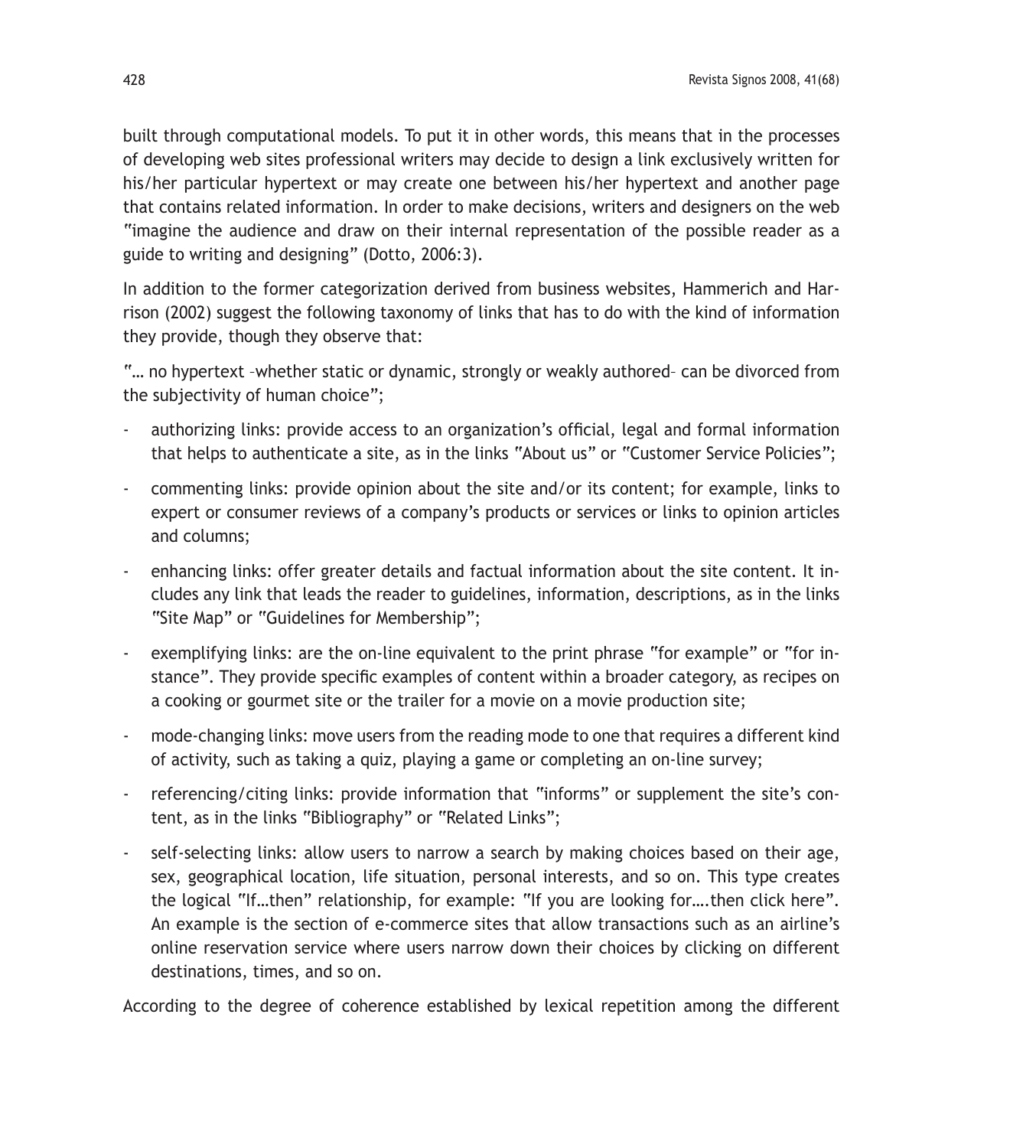levels of a computational hypertext, Puebla and Puchmüller (2006) classify links from a corpus made up of hyper-biographies into:

- Central links: those that establish three or more lexical networks with the other levels of the hypertextual system (intermodal relations). These links are said to be highly informative and to contribute crucially to the development of the theme of the hypertext.
- Marginal links*:* those that do not share lexical connections with the hypertextual level containing them, or at least not enough connections to establish a lexical network with other levels. Their informational value is null in relation to the level in which they are inserted, i.e. they do not contribute to the development of the theme of the hypertext and many times offer information not related to it.
- Intermediate links: those that form one or two lexical intermodal networks, providing a lesser degree of cohesion to the hypertextual level that contains them than the central links, but greater than the marginal ones. The importance of the information they contain will depend on the reader's background knowledge and his capacity to establish semantic connections with the other levels of the system.
- Hypertextual conventions: those links that are standard to all hypertextual systems, such as "click here", "send us e-mail", "FAQ", etc.

## **2. Method**

This work is framed in the Research Project "Genre-based Pedagogy" of the Science and Technology Office, from the National University of San Luis. As researchers and teachers of ESP of the Faculties of Humanities and Physics and Maths of the above mentioned university, our main aim was to make a research on the characteristics of the links included in Geology and Psychology popular science hyperarticles.

Although science textbooks and research articles are target forms for students at university level, popular science articles were chosen for the study of their links for two reasons: first, because with the increasing use of the internet it has become one of the genres our students have started to read more frequently; and second, because we consider this genre useful for students since they bring up familiarity with lexical items and content of their disciplines.

The starting point for the corpus collection was to observe which popular science hyper-magazines or websites the students consulted as sources of information for their ESP classes. These on-line-magazines were: LiveScience, Geotimes, National Geographic, Creation-Evolution Headlines, Psychology Today, ScienceDaily and American Psychological Association; and the website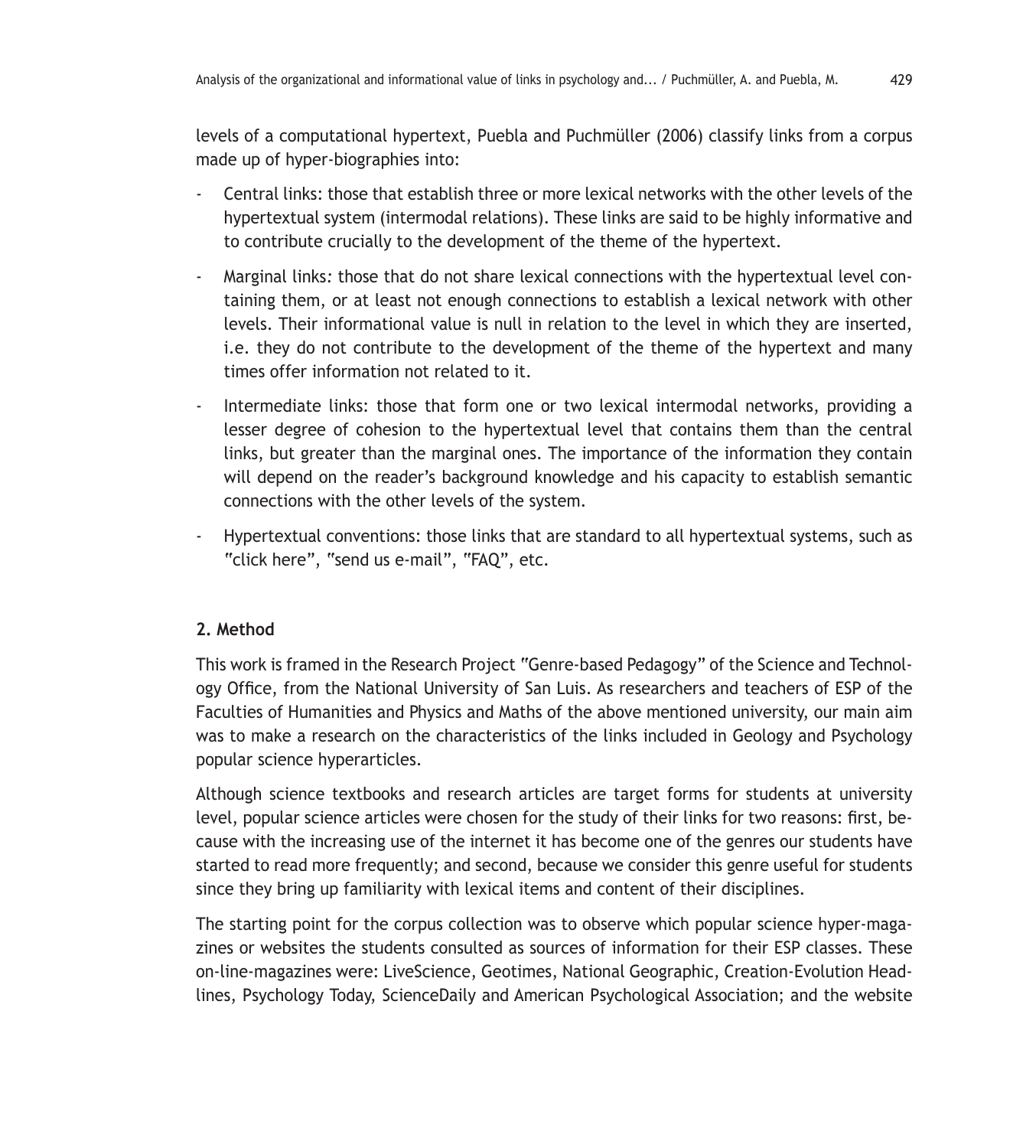KidsHealth that provides information addressed to the general public. To corroborate the reputation of these magazines and website as organs for the popularization of scientific research findings, we consulted the links "About Us" in each of them. The criterion for building up the corpus was that they contained at least three links in the first level. The magazines whose hyperarticles met this requirement were LiveScience and Geotimes for Geology and ScienceDaily and the KidsHealth website for Psychology. The gathering of the corpus of popular science hyperarticles was carried out at random from November 2004 to May 2006. Thus, these four sources provided a 24 hyperarticle corpus with a total of 62 static links.

To analyze the hyperlinks, the categories concerning the organizational and informational aspects of the links claimed by Hammerich and Harrison (2002) were followed. These taxonomies stem from these authors' experience in developing web sites for the government, the private section and business sectors. On the one hand, from the organizational point of view, Hammerich and Harrison (2002) differentiate between strongly authored links; that is, manually made and weakly authored links; namely, made by computational models. On the other hand, from the informational point of view, they distinguish among authorizing, commenting, enhancing, exemplifying, mode-changing, referencing/citing and self-selecting links.

Once the hyperarticles were selected, the three first links in each hypertext were visited to determine whether they had been especially created by the designer to expand on information; i.e. if they were strongly authored, or if they had just been connected to another hypertextual system. The same process was carried out to assess the informational load of the links; that is, the first three links were visited and then analyzed according to Hammerich and Harrison's taxonomy.

#### **3. Results**

From their organizational point of view, the analysis of the 36 hyperlinks from the field of psychology revealed differences between the two sites chosen. From the links included in the hypertexts downloaded from the website KidsHealth two were weakly authored because they took the reader to other sites which provided information about Clinics or Health Centers, and sixteen were strongly authored, that is, the lexical items were used to connect the hypertext to another hypertext, with the same kind of information, within the same web site. For example, the first link "attention deficit hyperactivity disorder" in the hypertext "The effects of adolescent mental disorder last into adulthood" connected the user to another hypertext which provided an introduction, definition, causes and consequences of such disorder.

However, the 18 links studied from the online magazine ScienceDaily were weakly authored, that is to say, all of them established connections with other hypertextual systems which were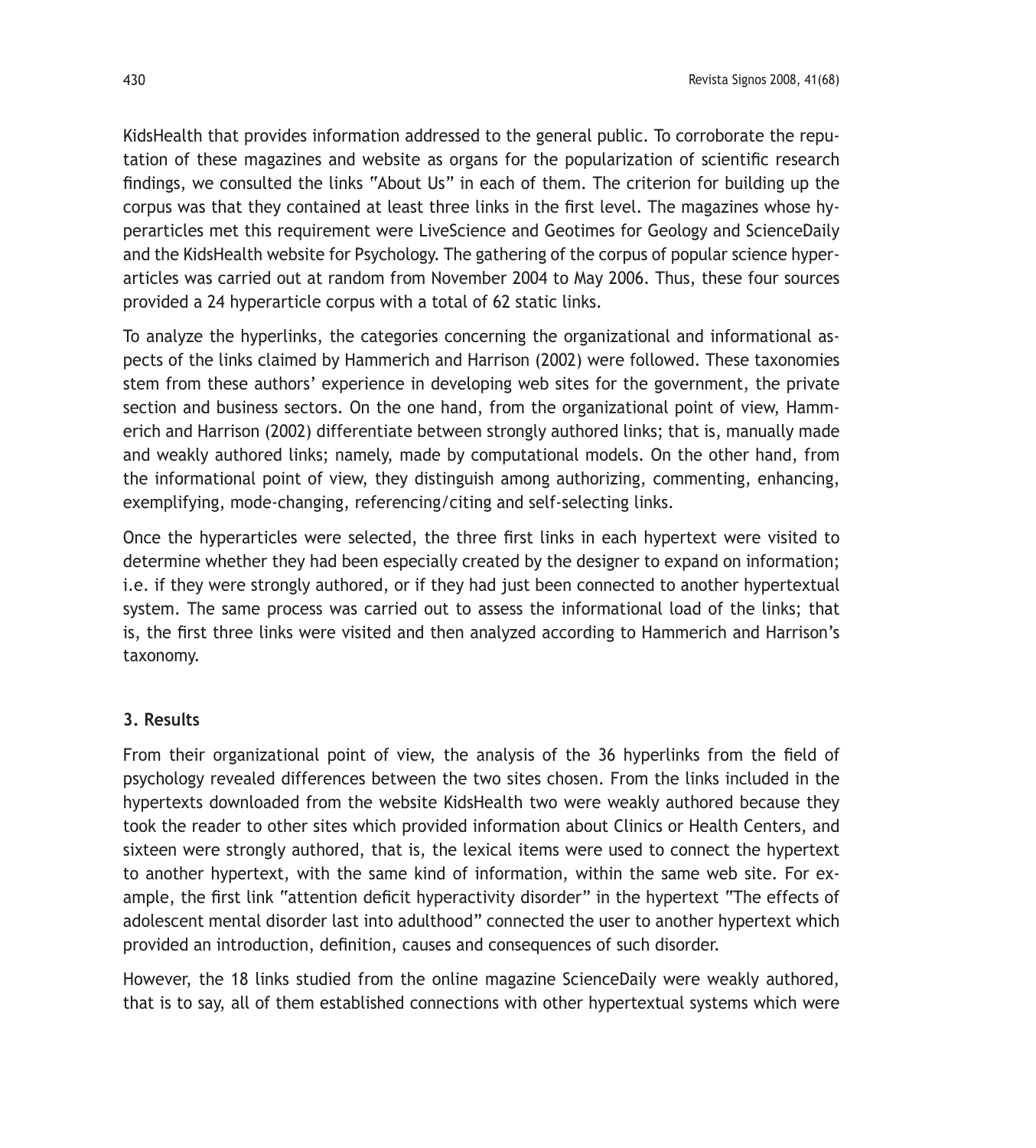not at all useful for the development of the topic. For example, the link "Mental illness" in the article "Suicide in one partner substantially increases suicide risk in the other" connected the hipertext to "Kosamba" an institution offering professional counselors. As far as the informational value was concerned, sixteen hypertexts downloaded from KidsHealth website displayed the enhancing function. They laid factual information for the user by linking the hyperarticle to other hyperarticles whose content added more detailed information. For instance, in the hyperarticle "Teen boys with anorexia have distorted body image" the link "eating disorder" provided a hyperarticle with the same degree of information as the hyperarticle that contained the link. The other two links were self-selecting since they offered the users the possibility of narrowing down their search by making choices based on their own interests. For instance, in the hypertext "The effect of adolescent mental disorder last into adulthood" the link "Asthma" directed the reader to an Asthma Center, that provided educational and professional advice about the problem, but did not explain what asthma means, its causes and consequences.

As regards the findings from the Science Daily magazine the eighteen links were self-selecting. For example, the link "body fat" in the hypertext "Anorexia nervosa often chronic, study finds" advertised an all-natural fat burner, creating in this way the logical "if… then…" relationship, which in this case implicates "if you are fat, buy this product".

Concerning the organizational value of the 36 hyperlinks belonging to the geology on-line magazines, only six of them corresponded to the category of strongly authored. These were links which mainly referred to visual aids such as maps and photographs. For example, the link "ring of fire" from the article "Indonesian volcano: Ready to erupt" (Geotimes) included a photo illustration of the chains of volcanoes and oceanic trenches of Indonesia. In like manner, in the article "Hurricane alley heats up" (Live Science), the link "Hurricanes from above" displayed different hurricanes photographed from different perspectives. The remaining 30 links studied were weakly authored, thus creating a connection with other hypertextual systems. Such was the case of the link "San Francisco Convention and Visitors Bureau" in the article "10 Years After San Francisco Quake" (Geotimes) which established a bond with the official site of San Francisco city. Or the connection set up by the link "Geotimes, April 2006" in the hyperarticle "Yellowstone moving magma" which presented another article called "Italy's hidden hazard", belonging to the same magazine.

From their informational point of view, 22 links of the geology on-line magazines were enhancing since they provided more factual information about the site contents by offering greater detail. For example, the link "Develop into a hurricane" from the article "Hurricane alley heats up" led to a description and an explanation of how and where hurricanes form. The Geotimes hyperarticle "Mineralogy: Cooked minerals resemble life" contained, for example, the link "Laboratory experiments" which included another article with more detailed information about astrobiology.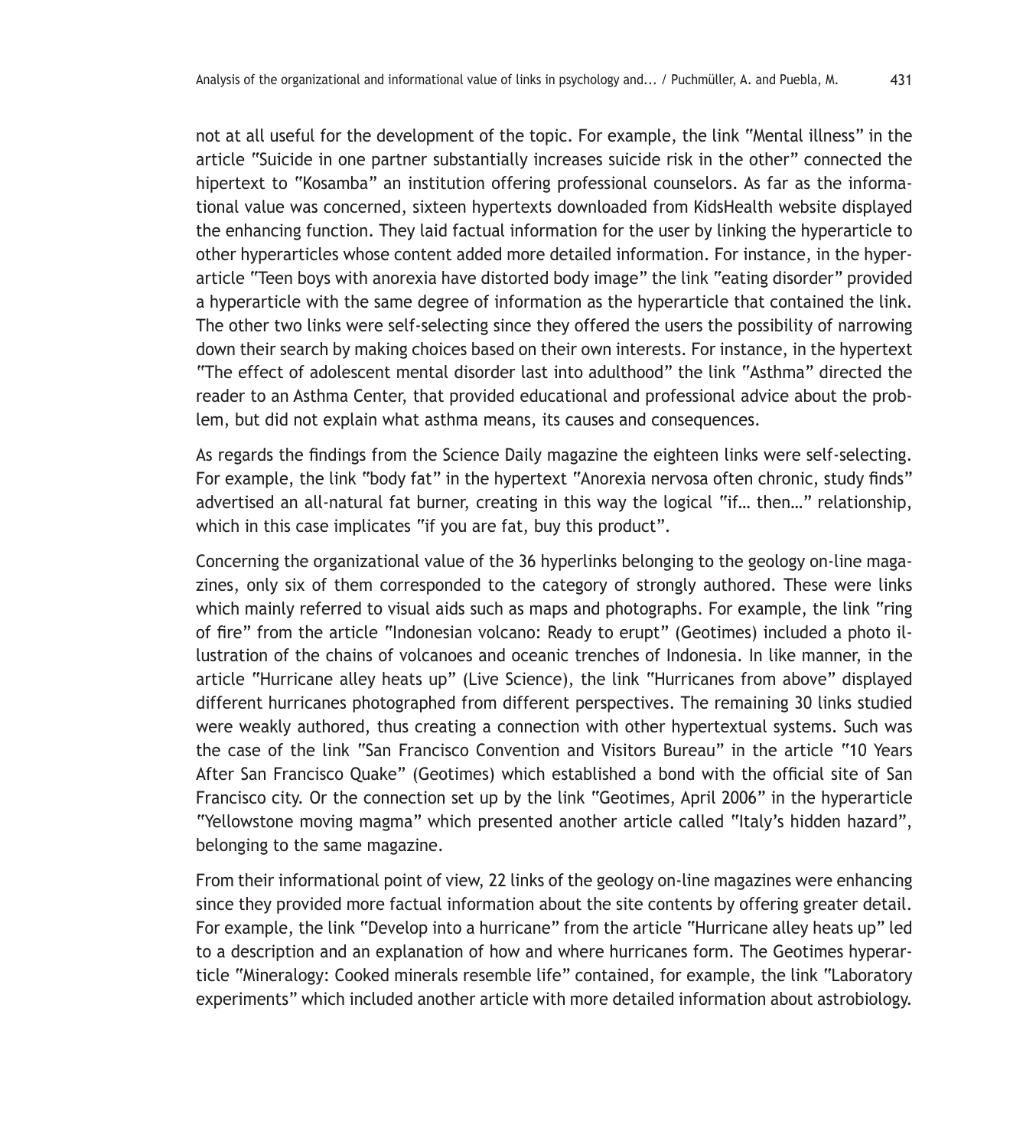Eight links were mode-changing, moving users from the reading mode to one that required a different kind of skill or cognitive ability. Such was the case of the link "The bulge seen in 2001 Satellite Data" in "Mystery bulge in Oregon still growing" (Live Science), which presented a picture showing a satellite radar interferogram of a rocky bulge. In Geotimes, the article "Italy's hidden hazard" displayed a link called "Print exclusive" which would require the reader to read and fill in an on-line subscription form to buy the magazine. The six remaining links were selfselecting since they created the already mentioned "if...then…" relationship. Such was the case of the link "Vulcania" (in "Auvergne: Hidden hotspot", Geotimes) which advertised a volcano theme park in Auvergne, allowing the reader to narrow his/her choices by finding information on timetables, rides, ticket rate, food, so on. Something similar occurred with the link "Cable car museum" (in "10 years after San Francisco quake", Geotimes) which advertised the museum and supplied similar information categories than the latter link mentioned.

#### **4. Discussion**

The reasons behind for studying the organizational and informational value of the links were that these devices are the distinctive characteristic of the computational environment; that is, they are lexical items explicitly chosen to create a connection to another item of information.

As can be observed from the findings, the way web designers interconnect hypertexts varies significantly from site to site. As regards the organizational point of view, Hammerich and Harrison (2002) from their study of business websites, proposed a classification of links that comprised two categories: strongly and weakly authored. Likewise, the same categories were found in our study. Out of the seventy two links analyzed, fifty were weakly authored and twenty two corresponded to the strongly-authored category. In the psychology hyperarticles, sixteen links were strongly authored and these belonged to the Kids Health website. The fact that all the strongly authored links were found in this website, might be because it is a site especially designed to provide families with accurate, up-to date doctor-approved health information about children and adolescents. That is, they have been designed with the aim of supplying specialized information to parents, teens and children. On the contrary, the eighteen links studied from the ScienceDaily online magazine were weakly authored, probably because their main purpose is not to go deeper into the topic but enable user access to other databases such as leading universities and other research organizations around the world. This finding may also indicate that the importance is given to the breaking news about the latest discoveries and hottest research projects not to definitions, exemplification or other rhetorical devices used to help the reader understand the text.

In the geology hyperarticles, thirty out of the thirty six links analyzed were weakly authored and the remaining six links were strongly authored. This might reveal a tendency of link designers or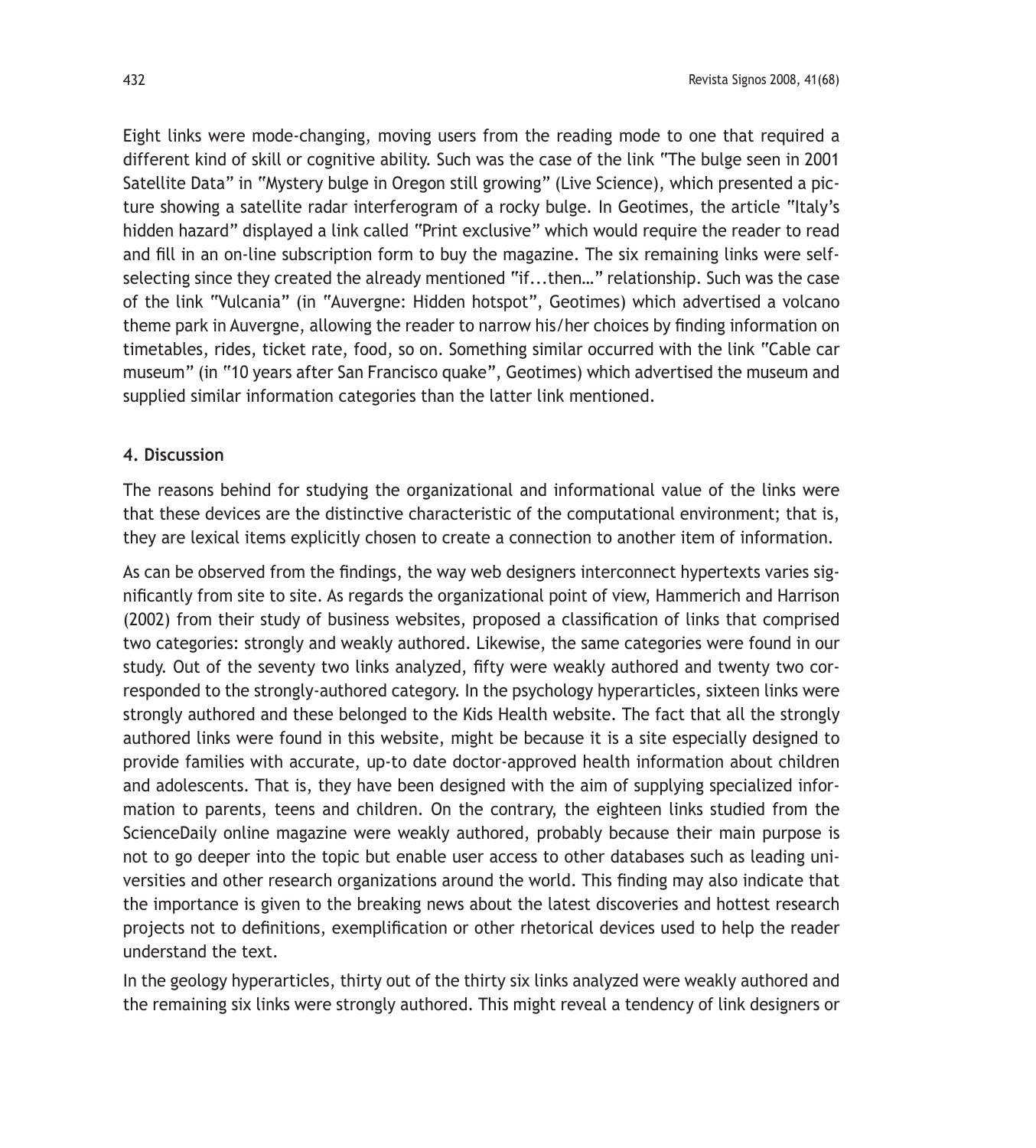writers of geology hypertexts to simply connect web pages and not to design specific links that would provide the hypertext the possibility of presenting further information, exemplifying, commenting or citing.

As regards the informational value, Hammerich and Harrison (2002) found in their study of business websites seven different kinds of links: authorizing, commenting, enhancing, exemplifying, mode-changing, referencing/citing and self-selecting. Nevertheless, in this analysis of psychology and geology hypertexts only 3 of these categories were found: 38 were enhancing, eight were mode-changing and 26 were self-selecting. The findings show, therefore, that the enhancing links were the most recurrent type in the corpus analyzed, sixteen belonging to the psychology hypertexts and twenty two to the geology ones. The number of enhancing links found in the psychology website "KidsHealth" (16) coincided with the 16 strongly-authored links in the same site. As said before, this might be due to the nature of the website: a site especially designed to provide parents, children, and adolescents with specialized information. Although this one-toone correspondence was not found in the geology hypertexts, there also seemed to be a certain tendency of strongly authored links to perform an enhancing function.

It was also observed that mode-changing links which were expected to be the most common type of connection –due to the virtual environment nature– were, in fact, the less frequent ones. This kind of links realize one of the most significant characteristics of hypertexts, since they

"…move users from the reading mode to one that requires a different sort of activity, such as taking a quiz, undertaking an exercise, playing a game, listening to a song, completing an on-line survey, or filling out a form" (Harrison, 2006:12).

The only mode-changing links were found in geology hypertexts, and these contained only static visual aids (maps and pictures). This might mean that although only a few mode-changing links were found, there would be a trend in geology hypertexts to establish visual-verbal relationships by means of links.

In reference to the self-selecting function, the links that displayed it were mainly found in the psychology hyperarticles downloaded from the ScienceDaily magazine (18). This may be because this magazine is aimed at providing popularized information as well as advertizing products, places, treatments etc. In the geology hypermagazines, there seemed to be a predisposition of not including e-commerce, transactional or advertizing links but simply providing information to the lay public.

These findings would therefore indicate a tendency in the writers and editors of this kind of hypertexts to just connect web documents and not to design specific links that the hypertext proper might require to broaden and/or clarify information, to exemplify, to comment, to cite etc. This may mean that it would depend on the reader's goals, background knowledge and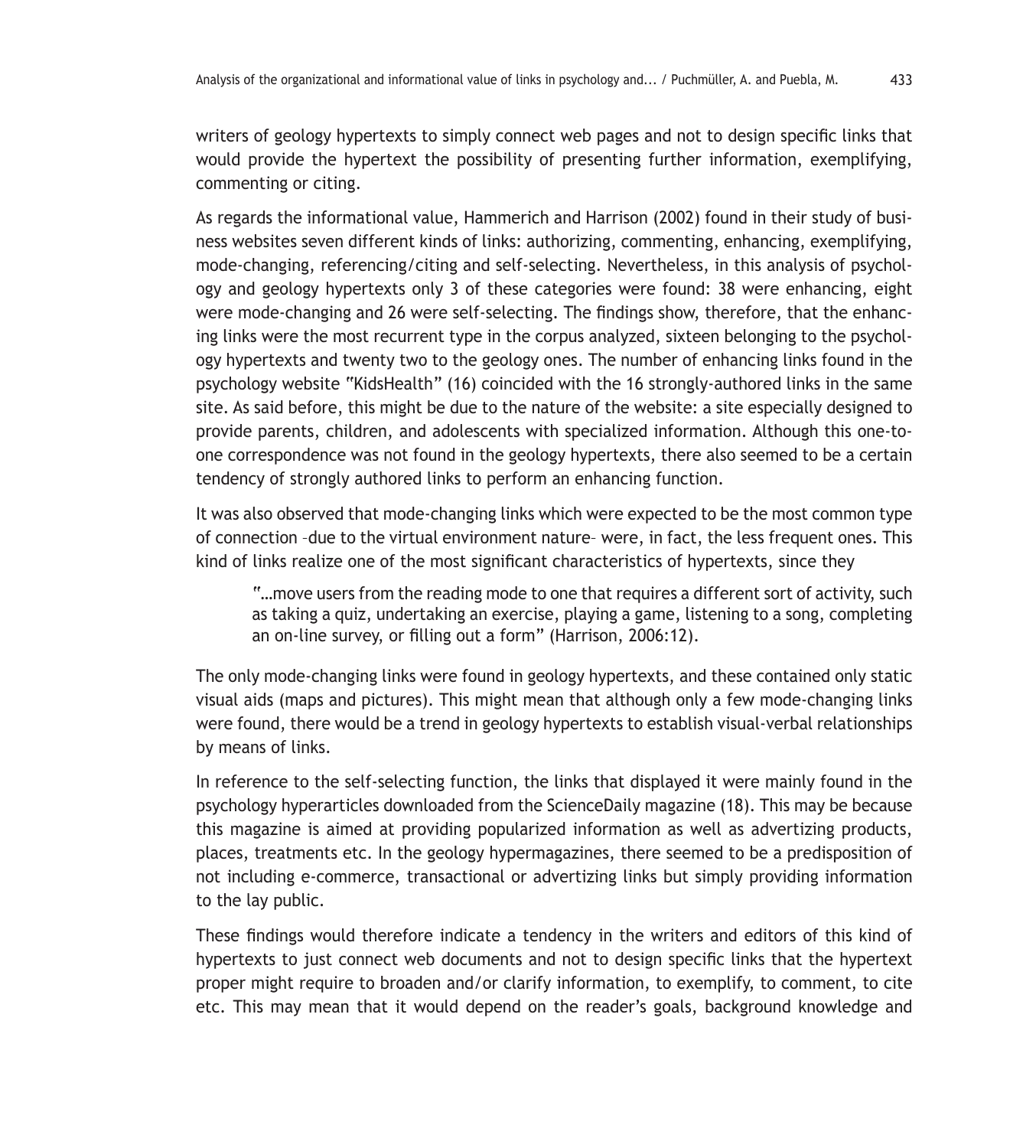skills, which of these features to use and which to discard.

The present study has shown that the popular science hypertexts analyzed do not fully exploit the potentialities of this cybergenre. Hypertext specialized literature tells us that hypertexts have incorporated many new features that are not found physically explicit in linear texts, such as links and the use of multimedia. There is a great deal of potential for hypertext systems in blending texts with sound archives, static and dynamic images, guided tours, overview maps, search engines, additional texts etc. However, in the corpus studied only a minority of the hypertexts presented graphics, maps or other visual elements (also found in linear environments) and none made use of sound or video. This might indicate a strong bias in economizing some of the features that make hypertexts unique and distinctive. Moreover, by reducing the potential offers of hypertexts, the possibilities of personalizing them are also diminished, since there seems to be no exhaustive evaluation of what different kinds of readers might need and know. Designing a hypertext is not just a matter of connecting one text to another. As seen from the results of this study, the hypertexts of the corpus do not seem to develop fully appropriate user models, since they are too frugal on the use of strongly authored links and links with a modechanging function.

## **5. Limitations of the study and conclusion**

This study has focused solely on textual analysis. The decision on what to include in a hypertext is always based on human choice, which is inherently idiosyncratic. Therefore, an interesting area for further research would be to peruse the rhetorical reasons that lead writers, editors and designers of hypertexts to make the link decisions.

A further question that also remains is whether the differences found in those links belonging to the website on psychology and the magazine of the same field, are due to the nature of the two genres.

Likewise, further studies should be carried out with a larger corpus of hyperarticles and links in other fields.

## **REFERENCES**

- Bhatia, V. (2005). *Applied genre analysis and ESP*. *Functional approach*. Section 4, Genre Approaches 10 [on line]. Available in: http://exchanges.states.gov./education/engteaching/pubs/BR/ functionalsec4\_10.htm
- Breure, L. (2001). *Development of the genre concept*. University of Utrecht, Department of Information and Computing Sciences [on line]. Available in: http://www.cs.uu.nl/people/leen/GenreDev/GenreDevelopment.htm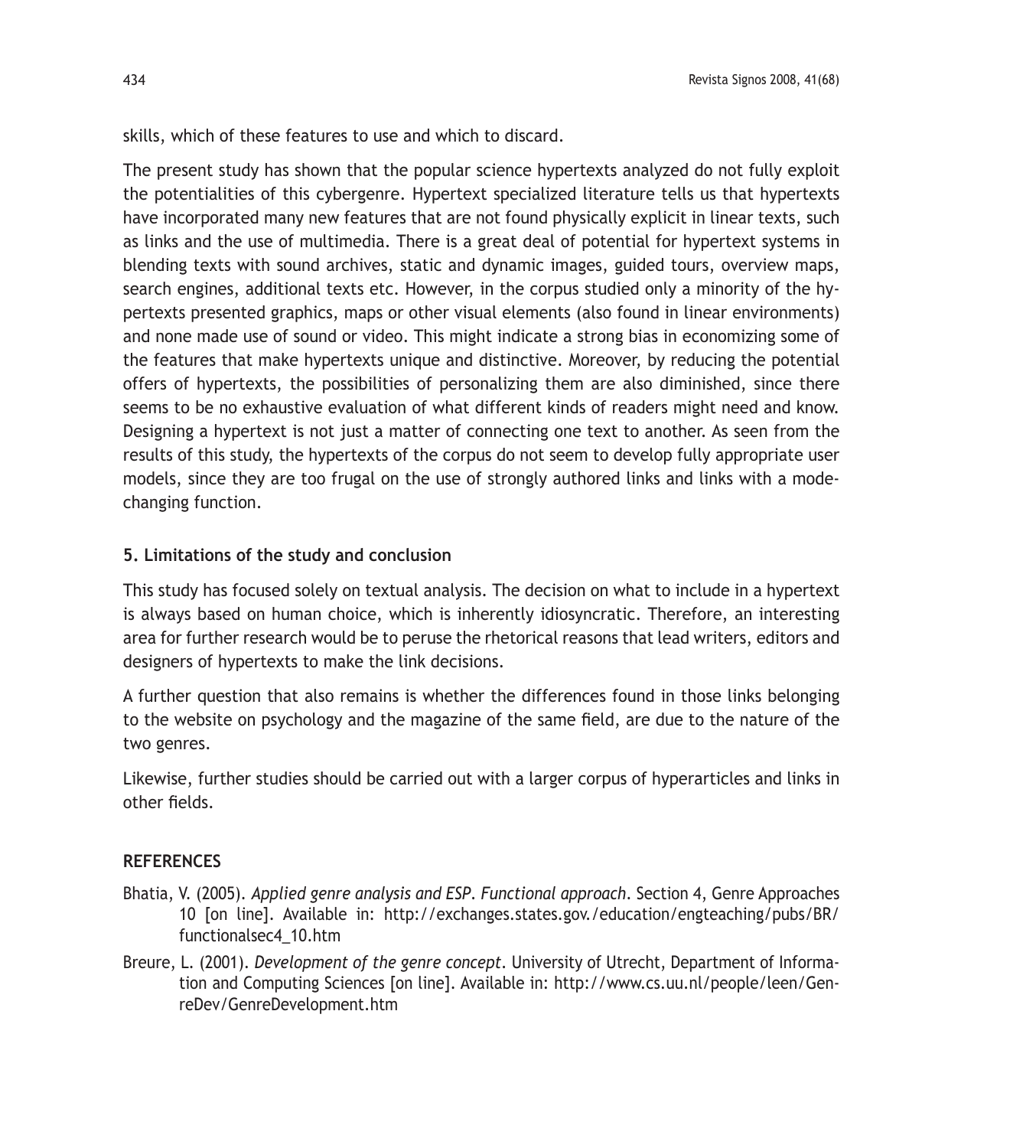Calsamiglia, H. (2003). Popularization discourse. *Discourse studies, 5* (2), 139-146.

- Crowston, K. & Williams, M. (1998). *Reproduced and emergent genres of communication on the World Wide Web* [on line]. Available in: http://crowston.syr.edu/papers/genres-journal.html
- Dotto, L. (2006). *Writing science articles for the internet* [on line]. Available in: www.spacenet. on.ca/stories/iwmanual/index.htm
- Foltz, P. (1996). *Comprehension, coherence and strategies in hypertext and linear text* [on line]. Available in: http://www-psych.nmsu.edu/~pfoltz/reprints/Ht-Cognition.html
- Gallardo, S. (1998). Estrategias y procedimientos de reformulación de textos de divulgación científica. *Revista de la Sociedad Argentina de Lingüística, RASAL;* 68-79.
- Hammerich, I. & Harrison, C. (2002). *Developing online content: The principles of writing and editing for the web.* New York: John Wiley & Sons.
- Harrison, C. (2006). *Hypertext links: Whither thou goest, and why. First Monday. Peer Reviewed Journal on the Internet.* ISSN 1396–0466. University of Illinois at Chicago Library [on line]. Available in: http://www.uic.edu/depts/lib/
- Johns, A. (2002). *Genre in the classroom*. New Jersey: Earlbaum, Publishers.
- Lewis, W., Hall, L., Carr, A. & De Roure, D. (1999). *The significance of linking*. ACM Computing surveys, *31* (4). [on line]. Available in: http://www.cs.brown.edu/memex/ACM\_HypertextTestbed/papers/20.html
- Myers, G. (2003). Discourse studies of scientific popularization: Questioning the boundaries. *Discourse Studies, 5* (2), 265-278.
- Puebla, M. & Puchmüller, A. (2006). Implicancias de la repetición léxica en la lectura del hipertexto computacional (género biografías). *Diálogos pedagógicos,* 53-64.
- Swales, J. M. (1990). *Genre analysis.* United Kingdom: Cambridge University Press.

## **CORPUS**

## **Live Science online magazine**

- 1. "Hurricane Alley heats up" http://www.livescience.com/forcesofnature/060502\_hurricanes\_water.html
- 2. "Mystery bulge in Oregon still growing"
	- http://www.livescience.com/environment/ap\_050906\_sisters\_bulge.html
- 3. "Hurricane Beta sets record for most in a season" http://www.livescience.com/forcesofnature/ap\_051029\_hurricane\_beta.html
- 4. "Wilma's rage suggests new hurricane categories needed" http://www.livescience.com/forcesofnature/051020\_hurricane\_winds.html
- 5. "Auvergne: Hidden spot" http://www.livescience.com/forcesofnature/ap\_050731\_hurricanes\_stronger.html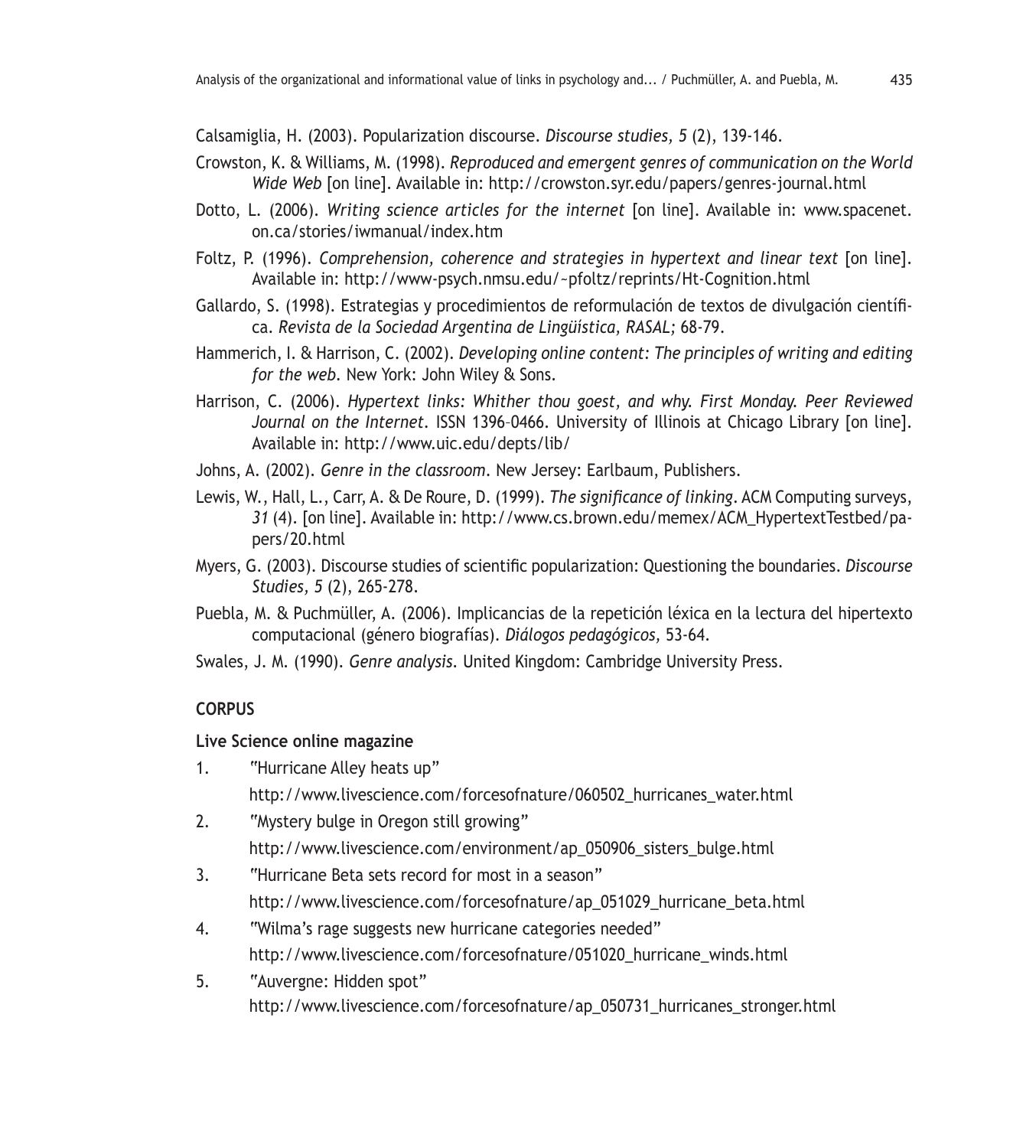6. "How & where hurricanes form" http://www.livescience.com/forcesofnature/hurricane\_formation.html

## **Geotimes online magazine**

- 7. "Yellowstone moving magma" http://www.geotimes.org/current/NN\_Yellowstone.html
- 8. "10 Years after San Francisco Quake" http://www.geotimes.org/apr06/Travels04066.html
- 9. "Indonesian Volcano: Ready to erupt" http://www.geotimes.org/current/NN\_seawater.html
- 10. "Mineralogy: Cooked minerals resemble life" http://www.geotimes.org/jan05/NNcookedminerals.html
- 11. "Italy's hidden hazard" https://store.agiweb.org/geotimes/
- 12. "Auvergne: Hidden spot" http://www.google.com.ar/search?hl=es&q=Auvergne%3A+hidden+spot%2BGeotimes&btnG= Buscar&meta=

## **KidsHealth web site**

- 13. "The link between intelligence and suicide risk" http://kidshealth.org/research/intlligence\_suicide-link.html
- 14. "Teen boys with anorexia have distorted body image" http://kidshealth.org/research/boys\_anorexia.html
- 15. "The effect of adolescent mental disorder last into adulthood" http://kidshealth.org/research/effects\_mental.html
- 16. "FDA to put strongest warning labels on antidepressants" http://kidshealth.org/research/fda\_antidepressants\_label.html
- 17. "Talking to your child about puberty" http://kidshealth.org/parents/growth/growing/talk\_about\_puberty.html
- 18. "Kids who were breastfed less likely to wet the bed" http://kidshealth.org/research/breastfeeding\_bedwetting.html